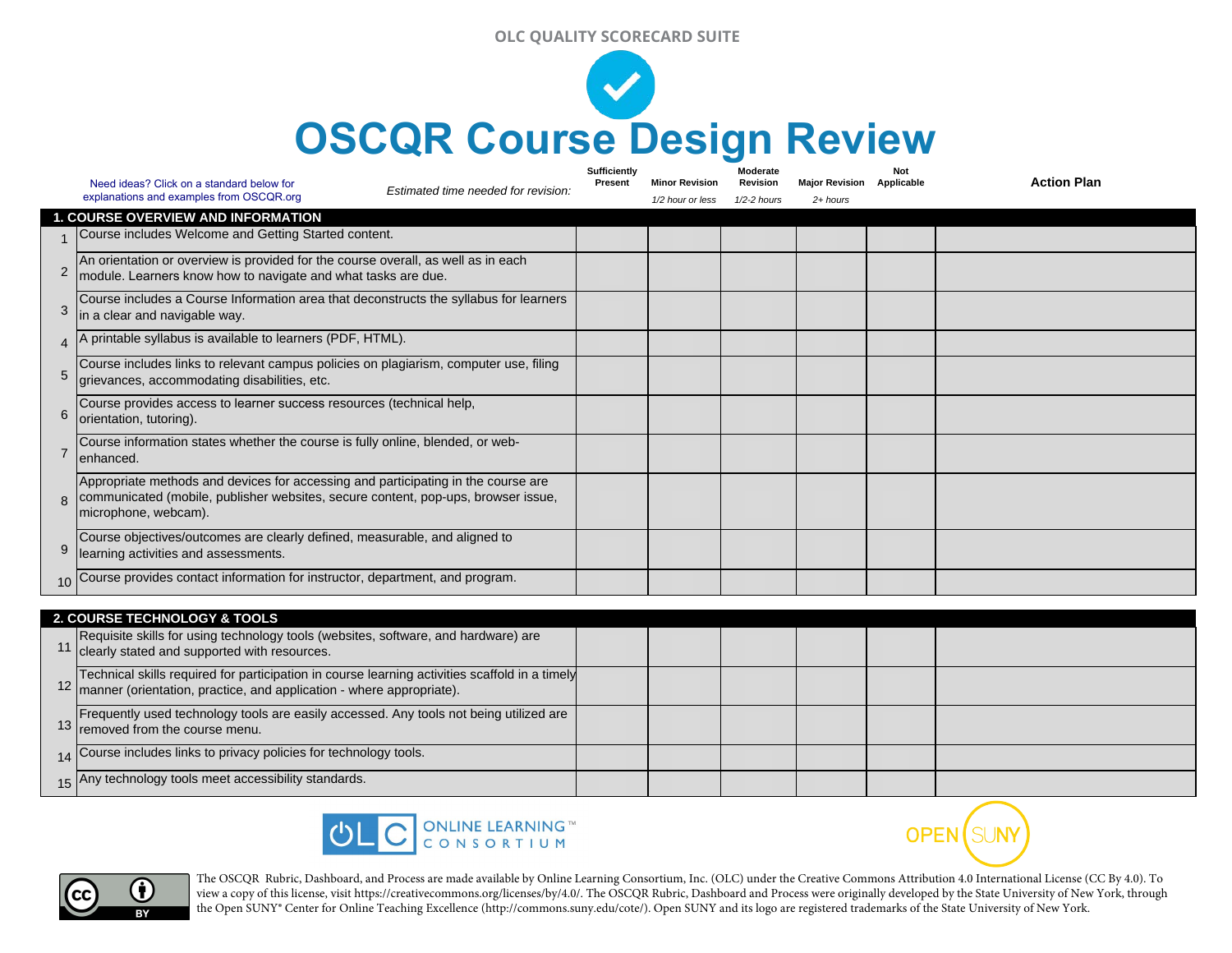## **OLC Quality Scorecard Suite: OSCQR**

|                 | Need ideas? Click on a standard below for<br>explanations and examples from OSCQR.org                                                                                                                       | Sufficiently<br>Present | <b>Minor Revision</b> | Moderate<br>Revision | <b>Major Revision</b> | <b>Not</b><br>Applicable | <b>Action Plan</b> |
|-----------------|-------------------------------------------------------------------------------------------------------------------------------------------------------------------------------------------------------------|-------------------------|-----------------------|----------------------|-----------------------|--------------------------|--------------------|
|                 | Estimated time needed for revision:<br>3. DESIGN AND LAYOUT                                                                                                                                                 |                         | 1/2 hour or less      | 1/2-2 hours          | $2 + hours$           |                          |                    |
|                 | A logical, consistent, and uncluttered layout is established. The course is easy to<br>16   navigate (consistent color scheme and icon layout, related content organized together,<br>self-evident titles). |                         |                       |                      |                       |                          |                    |
|                 | Large blocks of information are divided into manageable sections with ample white<br>space around and between the blocks.                                                                                   |                         |                       |                      |                       |                          |                    |
|                 | There is enough contrast between text and background for the content to be easily<br>18 viewed.                                                                                                             |                         |                       |                      |                       |                          |                    |
|                 | 19 Instructions are provided and well written.                                                                                                                                                              |                         |                       |                      |                       |                          |                    |
|                 | 20 Course is free of grammatical and spelling errors.                                                                                                                                                       |                         |                       |                      |                       |                          |                    |
| 21              | Text is formatted with titles, headings, and other styles to enhance readability and<br>improve the structure of the document.                                                                              |                         |                       |                      |                       |                          |                    |
| $22$ $F_1$      | lashing and blinking text are avoided.                                                                                                                                                                      |                         |                       |                      |                       |                          |                    |
| $23^{A}$        | sans-serif font with a standard size of at least 12 pt is used.                                                                                                                                             |                         |                       |                      |                       |                          |                    |
| 24 <sup>W</sup> | /hen possible, information is displayed in a linear format instead of as a table.                                                                                                                           |                         |                       |                      |                       |                          |                    |
| 25              | Tables are accompanied by a title and summary description.                                                                                                                                                  |                         |                       |                      |                       |                          |                    |
| 26              | able header rows and columns are assigned.                                                                                                                                                                  |                         |                       |                      |                       |                          |                    |
| $27$ Sh         | lideshows use a predefined slide layout and include unique slide titles.                                                                                                                                    |                         |                       |                      |                       |                          |                    |
|                 | 28   For all slideshows, there are simple, non-automatic transitions between slides.                                                                                                                        |                         |                       |                      |                       |                          |                    |

|    | <b>4. CONTENT AND ACTIVITIES</b>                                                                                                                                                            |  |  |  |  |  |  |  |
|----|---------------------------------------------------------------------------------------------------------------------------------------------------------------------------------------------|--|--|--|--|--|--|--|
|    | Course offers access to a variety of engaging resources that facilitate communication<br>29 and collaboration, deliver content, and support learning and engagement.                        |  |  |  |  |  |  |  |
| 30 | Course provides activities for learners to develop higher-order thinking and problem-<br>solving skills, such as critical reflection and analysis.                                          |  |  |  |  |  |  |  |
| 31 | Course provides activities that emulate real world applications of the discipline, such as<br>experiential learning, case studies, and problem-based activities.                            |  |  |  |  |  |  |  |
| 32 | Where available, Open Educational Resources, free, or low cost materials are used.                                                                                                          |  |  |  |  |  |  |  |
| 33 | Course materials and resources include copyright and licensing status, clearly stating<br>permission to share where applicable.                                                             |  |  |  |  |  |  |  |
|    | Text content is available in an easily accessed format, preferably HTML. All text<br>34 content is readable by assistive technology, including a PDF or any text contained in an<br>limage. |  |  |  |  |  |  |  |
| 35 | A text equivalent for every non-text element is provided ("alt" tags, captions,<br>transcripts, etc.).                                                                                      |  |  |  |  |  |  |  |
| 36 | Text, graphics, and images are understandable when viewed without color. Text should<br>be used as a primary method for delivering information.                                             |  |  |  |  |  |  |  |
|    | Hyperlink text is descriptive and makes sense when out of context (avoid using "click<br>here").                                                                                            |  |  |  |  |  |  |  |